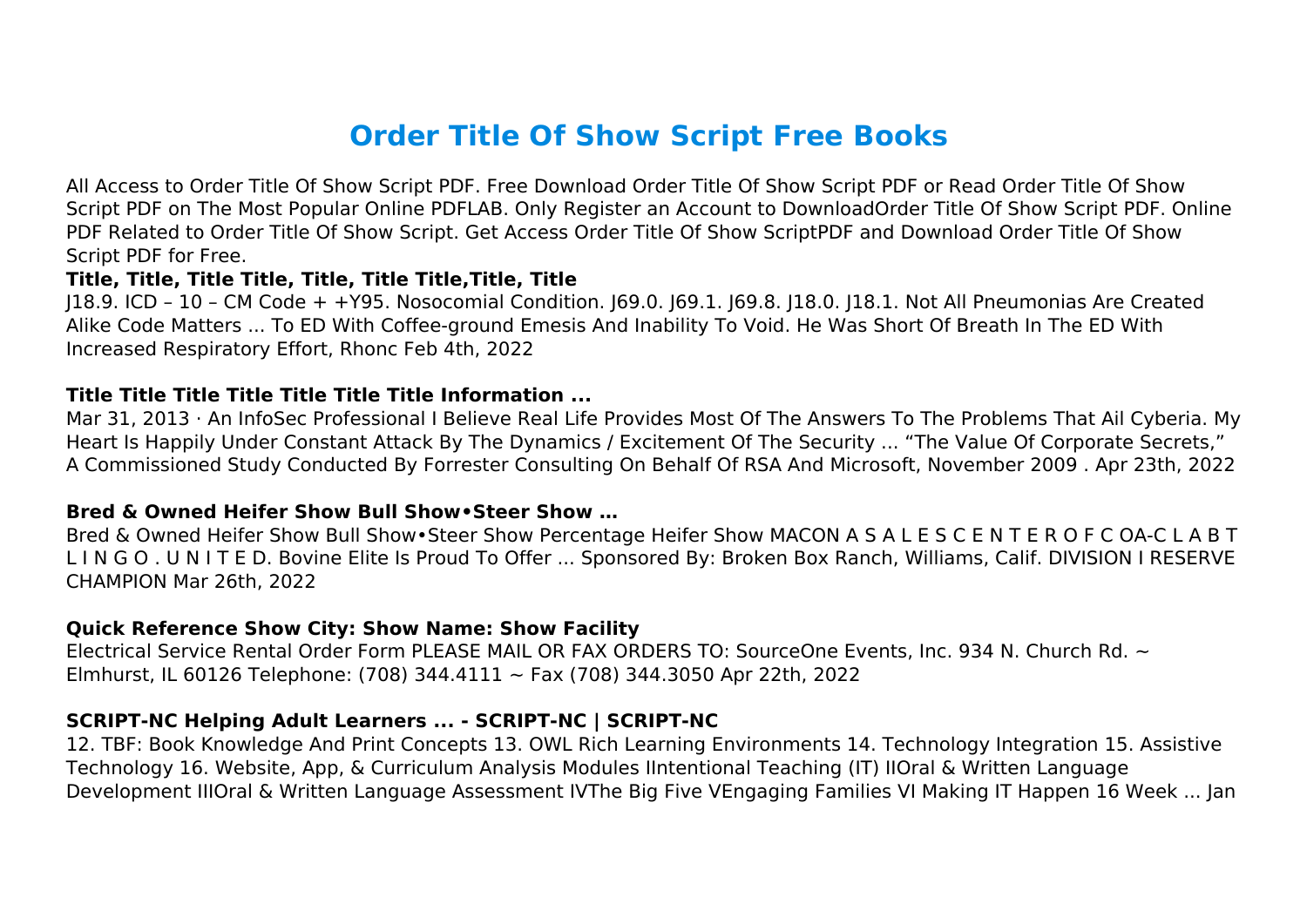24th, 2022

# **Northlite Title Potomac C-7 Show Shows Top Junior Show …**

Madeira School At Greenway, Va. ' | Dominion To Hold Stunt Show Tonight A Stunt Show Involving Motor-cycles And Automobiles Will Be Presented At 8 O'clock Tonight At Old Dominion Speedway When The Motor Olympics And Mc-Gaw's Tournament Of Thrills Stages A Two-hour Attraction. Outstanding Ri Jun 8th, 2022

# **Company INQUIRY EXPRESS ORDER STOCK ORDER ORDER …**

Werner Metzger GmbH Westfalia-Automotive GmbH Wilmink B.V. Wütschner Fahrzeugteile GmbH ZF Friedrichshafen AG ZF Friedrichshafen AG S.A. (Poland) ZF Italia S.r.l. . ZF Services Espana S.L.U. ZF Ser Jan 13th, 2022

# **What Is Oracle Order Management? Order Capture And Order ...**

Oracle Inventory Setup For Oracle Order Management Receipt To Issue Lifecycle Inventory Organizations Setting Up Locations ... Overview Of Shipping Execution Shipping Execution Flow Delivery And Delivery Lines Trips And Stops Delivery Leg Ship Confirm 9. Shipping Execution Setup Mar 5th, 2022

# **ORDER / CASE NO: ORDER NO. 53-2013 ORDER / NOTICE OF ...**

Denver, CO 80206 Shirley M. Kirkwood 10737 El Rubi Circle Fountain Valley, CA 92708 State Of South Dakota, Acting By And Through Its Board Of University And School Lands 500 East Capital Ave. Pierre, SD 57501 Bruce Smith, Individually And As Heir To The Estate Of Florence M. Smith, Deceased, And Cindy Smith, H/w 1682 Scotch Hollow Road Mar 9th, 2022

# **ORDER GRIMIORE - Grand Order - Grand Order**

Arguments Continued And A War Of The Realms Broke Out, Pitting The Human Realm Into Severe Chaos. Great Chaotic Times Where The Control Of Either Side Was Loosened And The Realms Were Crossed. The Demons And The Angles Of The World Were Forced To Cross Over To Find Unfettered Ground T Feb 4th, 2022

# **Order No. Order No. Title Instrumentation Composer ...**

AM 93-050 4000230 Mother Earth (part III From Planet Earth) Choir Part Johan De Meij 5 16'30" AM 94-341 4000231 Symphony No. 3 Planet Earth (Complete Edition) Study Score Johan De Meij 5 49'00" AM 104-010 4000243 Dutch Masters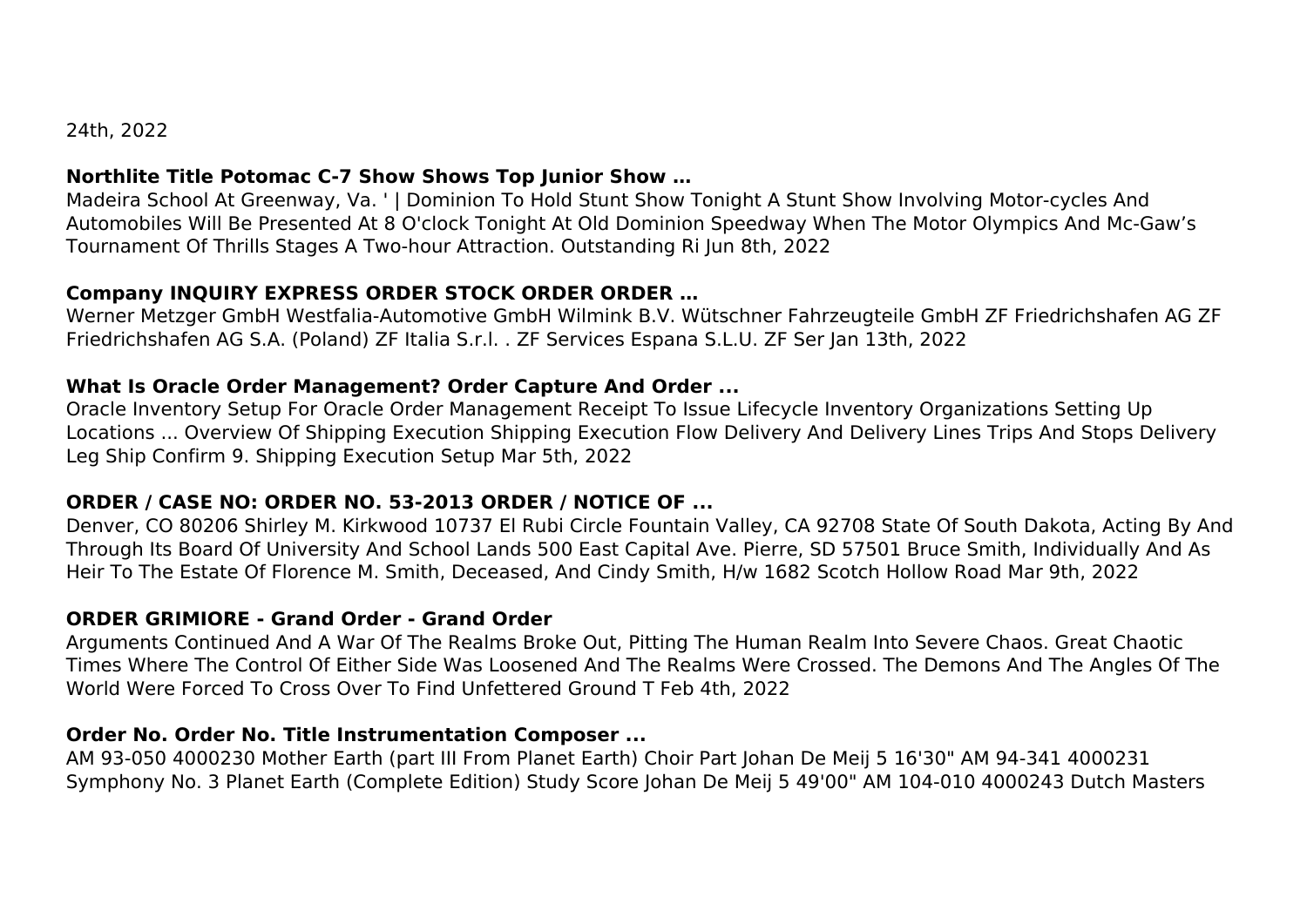Suite Wind Orchestra Johan De Meij 4 21'00" AM 100-010 4 Feb 16th, 2022

#### **Show: Michigan Shorthorn Sale: Show & Sale Shorthorn Cattle**

AF SL Pretty Woman ET WHR RT Augusta Pride 2202ET MBK Commador Hales Red Blaze C Hales Rosemary 28 Hale's Rosemary SV QMHales Rosemary Red Blaze 503 JB Red Hot 45A Consignor: Buchholz Farms Red Hot Is A Deep Red, Clean Fronted Bull With Plenty Of Style, Performance And Substance Of Bone. BW WW YW MM Tattoo: 033 Calved: 5/15/2013 Mar 12th, 2022

#### **Show 13: Life Sciences Grade 11 CAPS - Show Notes**

Show 13: Life Sciences Grade 11 CAPS Show Notes 1 May 16, 2012 Jan 3012:25 PM Oct 509:21 AM Learn Xtra Schedule 16:00Learn Xtra Grade 10 17:00Learn Xtra Grade 11 18:00Learn Xtra Grade 12 Oct 509:21 AM Learn Xtra Schedule Weekend Saturday Grade 12 Life Sciences 12:00 13:30 Weekday Live (Repeat) May 27th, 2022

#### **2021 Houston Livestock Show Junior Show**

Animal Name/Tag # Club Red Brangus Department - Junior Breeding Beef Heifers. 916 327 196 195 1898 903 454 1306 1403 22-MAR-20 18-MAR-20 09-MAR-20 09-MAR-20 06-MAR-20 06-MAR-20 ... DOS XX'S PRIME TIME'S AURORA/ 97/9 Red River Ruby/ Tattoo: 9818 Tattoo Location: BRAND - Left Hip UIN: 0910S042 Kayce Lopez Connor Meinardus Kolin Cerny Olivia Edwards Feb 15th, 2022

#### **Fraser Valley Collectible Show Bourse / Show Organizer**

Vancouver Postcard Club President: M. Diane Rogers Vancouverpostcardclub.ca Meetings: Monthly On The Second Sunday From 11:30AM To 2:00PM, At Hastings St Community Centre, 3096 E. Hastings St Vancouver, BC Visitors Welcome. Club, Speaker And Postcards Muffin Break Stamp Club Cedar Hill Rec Centre, 3220 Cedar Hill Road, Victoria, BC Mar 19th, 2022

#### **2021 Houston Livestock Show Junior Market Dark Crossbred Show**

Katie Browning Rachel Burchett McKenzie Cash Ashton Courtney Cy Davis Braxton Dill Sam Escamilla ... Price, TX 75687 Burkburnett, TX 76354 China Spring, TX 76633 Chico, TX 76431 Alvin, TX 77511 ... Paradise Ffa Lavaca County 4-H Leander Ffa Klondike FFA Royal FFA Floyd County 4-H Snyder FFA Vista Ridge FFA May 11th, 2022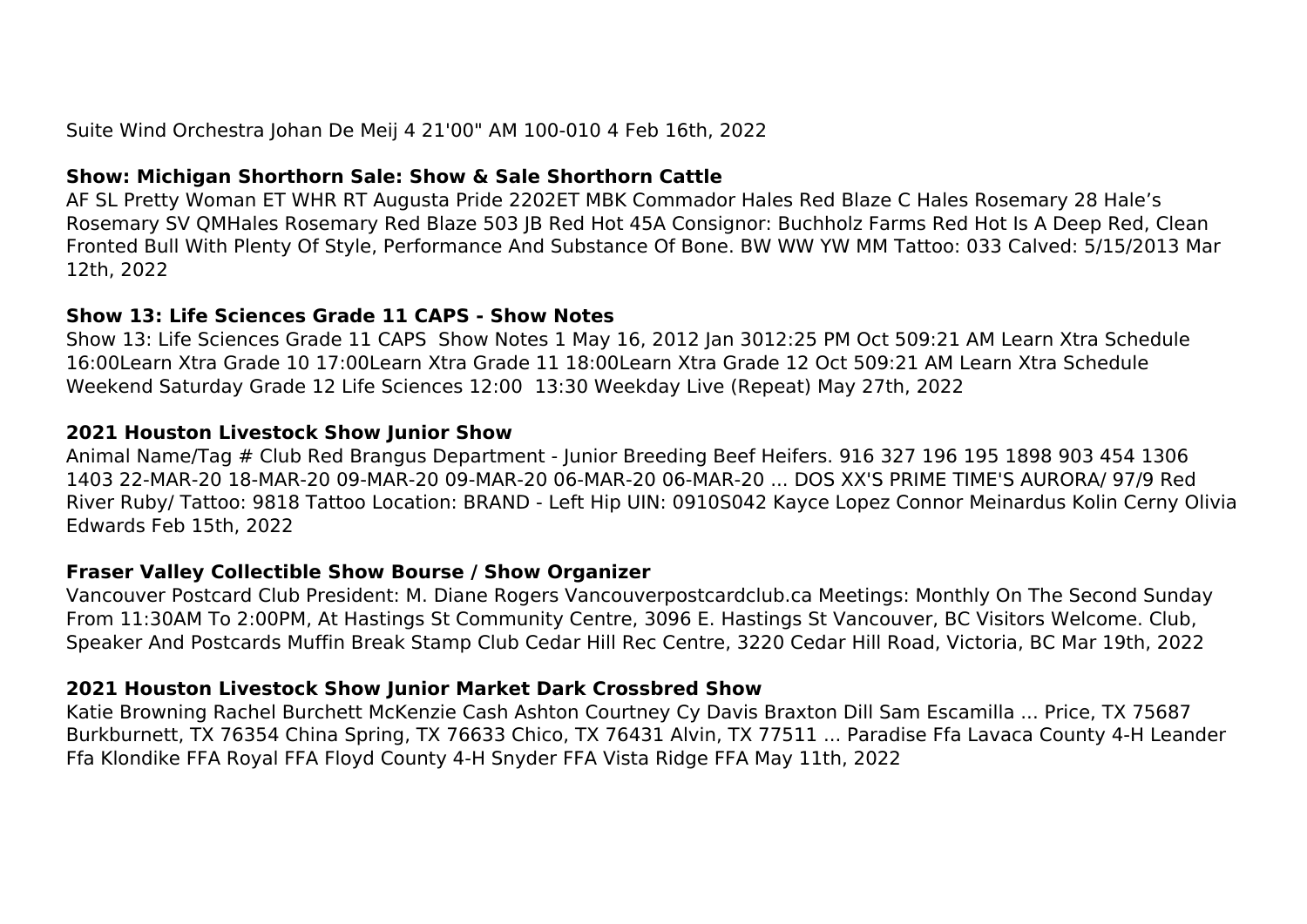## **NOMINATIONS BY SHOW SHOW TOTAL - The Emmys – The ...**

Batman: Hush 2 Big Hero 6: The Series 2 Blue's Clues & You! 2 Brainwashed By Toons 2 CBS Sunday Morning 2 CBS This Morning 2 Disney Mickey Mouse 2 The Dragon Prince 2 ... Beyond Your Backyard 1 Big City Greens: Green Christmas 1 Boom Bust 1 The Brave 1 Bubble Guppies 1 Bunk'd 1 Café CNN 1 The Casagrandes 1 Jan 22th, 2022

#### **The Show-Me StandardsThe Show-Me Standards**

School District Will Determine How Its Curriculum Will Be Structured And The Best Methods To Implement That Curriculum In The Classroom. Authority For The Show-Me Standards: Section 160.514, Revised Statutes Of Missouri, And The Code Of State Regulations, 5 CSR 50-375.100. Note To Readers: What Should High School Graduates In Missouri Know Apr 8th, 2022

## **SAMPLE LESSON FOR SHOW NOT TELL SHOW NOT TELL Quick ...**

To Create An Interesting Story, The Writer Needs To Show Not Tell The Reader About People, Places, And Things They Are Writing About. Showing Creates Mental Pictures In The Reader's Mind. When Readers Get A Clear Picture, They Are More Engaged Jun 16th, 2022

#### **SHoW DMX SHoW Baby 6 Wireless DMX Transceiver User's …**

BS EN 60950-1:2002 Incorporating Corrigendum No. 1 And Amendment No. 1. EN 55203-1: 1996 . EN 55203-2: 1996 . EN 301 489-1 V1.4.1 . EN 301 489-3 V1.4.1 . Products Conform To CE Marking Directive 93/68/EEC . All SHoW DMX Models Are RoHS Compliant . Safety Notices . Please Read This Entire Ma Feb 5th, 2022

#### **Show Me The Product, Show Me The Model: Effect Of Picture ...**

Appearance Self-esteem In Affecting Their Responses To Ads That Use Pictures Of Attractive Models (e.g., Lockwood & Kunda, 1997; Martin & Gentry, 1997). Specifically, Women With Low Appearance Self-esteem Experienced Greater Negative Affect Than Women With High Appearance Mar 1th, 2022

#### **Show Them Your ConnectCard, They'll Show You The Savings.**

He Alt HT RuYog 3926 Willow Ave. 4 12-9 5 67 W .he Al T Ruy Og C M All Packages Of 5, 8 Or Unlimited Are 10% Off! All Seniors, Students And Military \$10 Off! Ic EC Astl Ar N 990 Castle Shannon Blvd. 412-561-9090 Buy One/get One Public Skating Admission Saturday & Sunday Afternoon. Shannon Mar 7th, 2022